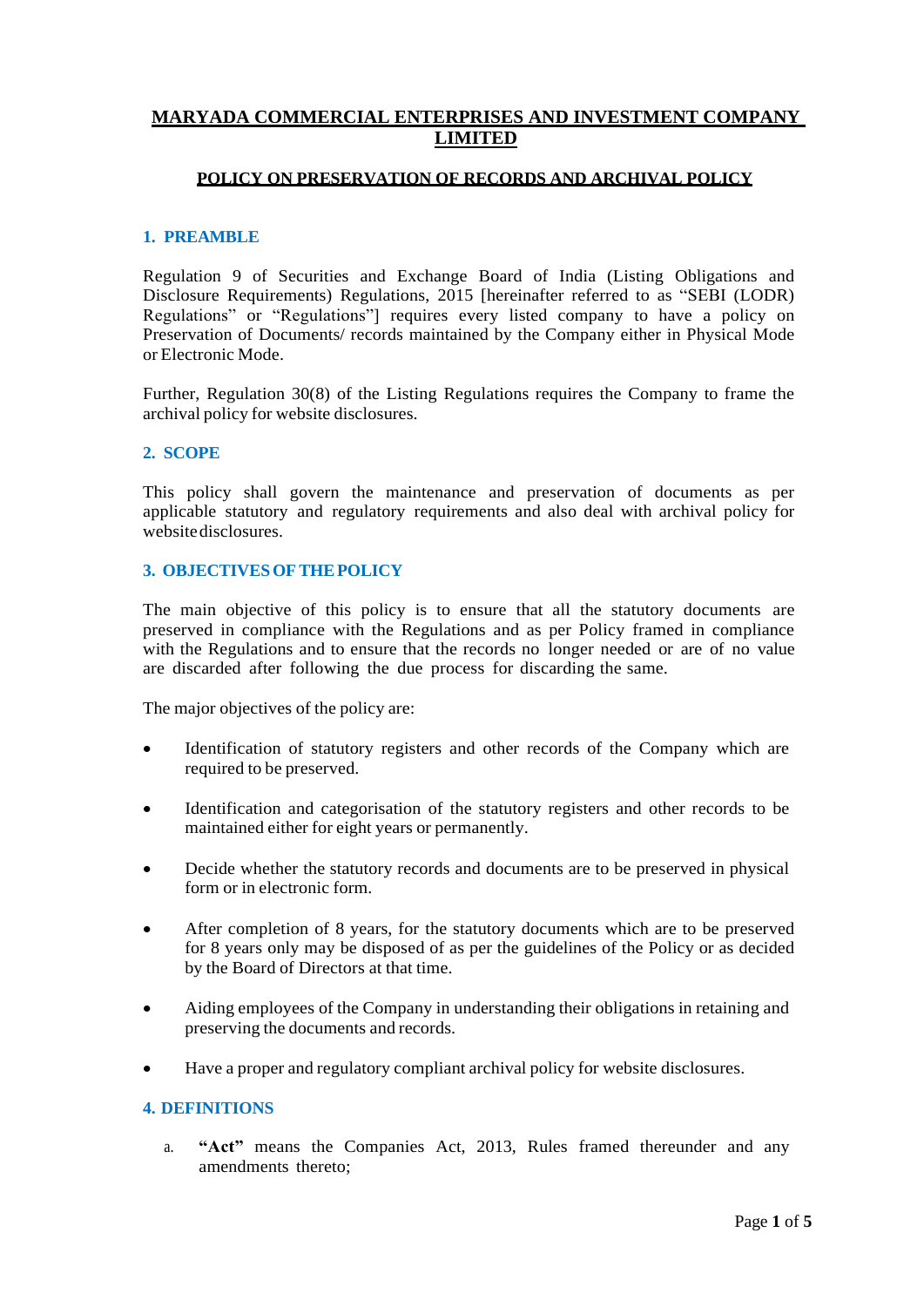- b. **"Regulations"** means Securities and Exchange Board of India (Listing Obligations and Disclosure Requirements) Regulations, 2015 and any amendments thereto;
- c. "Company", "This Company", "The Company", "Company" wherever occur in the policy shall mean MARYADA COMMERCIAL ENTERPRISES AND INVESTMENT COMPANY LIMITED
- d. **"Current"** means running matter or whatever is at present in course of passage.
- e. **"Board of Director"** or **"Board"**, means the collective body of the Directors of the company;
- f. **"Policy"**or**"ThisPolicy"**means,"PolicyonPreservationofDocuments."
- g. **"Maintenance"** means keeping Documents, either physically or in Electronic Form.
- h. **"Preservation"** means to keep in good order and to prevent from being altered, damaged or destroyed.
- i. **"Electronic Form"** means any contemporaneous electronic device such as computer, laptop, compact disc, floppy disc, space on electronic cloud, or any other form of storage and retrieval device, considered feasible, whether the same is in possession or control of the Company or otherwise the Company has control over access to it.

# **5. INTERPRETATION**

Terms that have not been defined in this Policy shall have the same meaning assigned to them in the Companies Act, 2013, Securities and Exchange Board of India (Listing Obligations and Disclosure Requirements) Regulations, 2015.

### **6. GUIDELINES**

Regulation 9 of Securities and Exchange Board of India (Listing Obligations and Disclosure Requirements) Regulations, 2015, provides that the listed entity shall have a policy for preservation of documents, approved by its Board of Directors, classifying them in at least two categories as follows –

- a. documents whose preservation shall be permanent in nature ;
- b. documents with preservation period of not less than eight years after completion of the relevanttransactions.

Accordingly, the company has classified the preservation of documents to be done in the following manner:

- a. documents that needs to be preserved and retained permanently;
- b. documents that needs to be preserved and retained for a period of 8 years as specified under the Companies Act, 2013 or SEBI (LODR) Regulations;
- c. documents that need to be preserved and retained for such period as prescribed under any statute or regulation as applicable to the Company.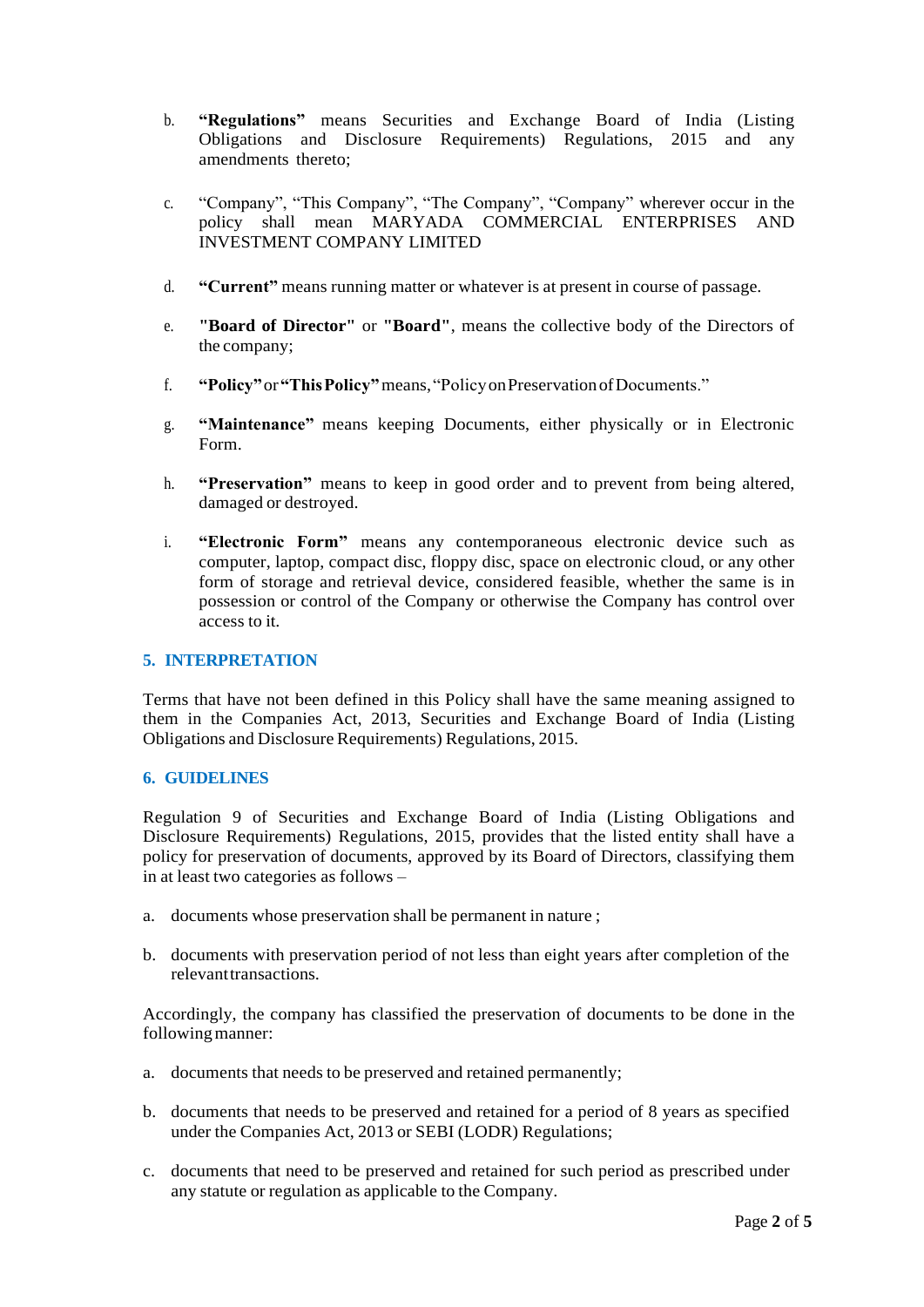d. where there is no such requirement as per applicable law, then for such period as the document pertains to a matter which is "Current".

An indicative list of the Documents and the time-frame of their preservation is provided in Annexure-I

## **7. MODESOFPRESERVATION**

The Documents may be preserved in

- a) Physical form; or
- b) ElectronicForm.

The official of the Company required to preserve the document, shall be Authorised Person who is generally expected to observe the compliance of statutory requirements as per applicable law.

The preservation of documents should be such as to ensure that there is no tampering, alteration, destruction or anything which endangers the content, authenticity, utility or accessibility of the documents.

The preserved documents must be accessible at all reasonable times. Access may be controlled by the concerned Authorised Person with preservation, so as to ensure integrity of the Documents and prohibit unauthorized access.

- Destruction of documents

The documents of the Company which are no longer required as per the time schedule prescribed in the Annexure A may be destroyed. The concerned officer may direct employees in charge from time to time to destroy the documents which are no longer required as per the documents Preservation Schedule given under Annexure A. The details of the documents destroyed by the Company shall be recorded in the Register for Disposal of Records to be kept by Employees who are disposing of the documents in the format prescribed at Annexure B. The entries in the register shall be authenticated by the AuthorisedPerson.

## **8. ARCHIVAL POLICY**

As per Regulation 30 of the SEBI (LODR) Regulations, 2015, every equity listed entity is required to make disclosures to Stock Exchange(s) of any events or information which, in the opinion of the board of directors of the listed company, is material and such disclosures shall be hosted on the website of the listed company for a minimum period of 5 years  $\&$ thereafter as per the Archival Policy of the company as disclosed on its website.

This Policy has been framed keeping in view the requirements of SEBI (LODR) Regulations. This Policy applies to such documents/information hosted and visible to the public on the website of the Company.

All disclosures made under Regulation 30 of the LODR by the Company to the Stock Exchange(s), shall be kept on the website of the Company for a period of 5 (five) years and thereafter in the archives (in soft copy form) of the Company for a period of 2 (two) years.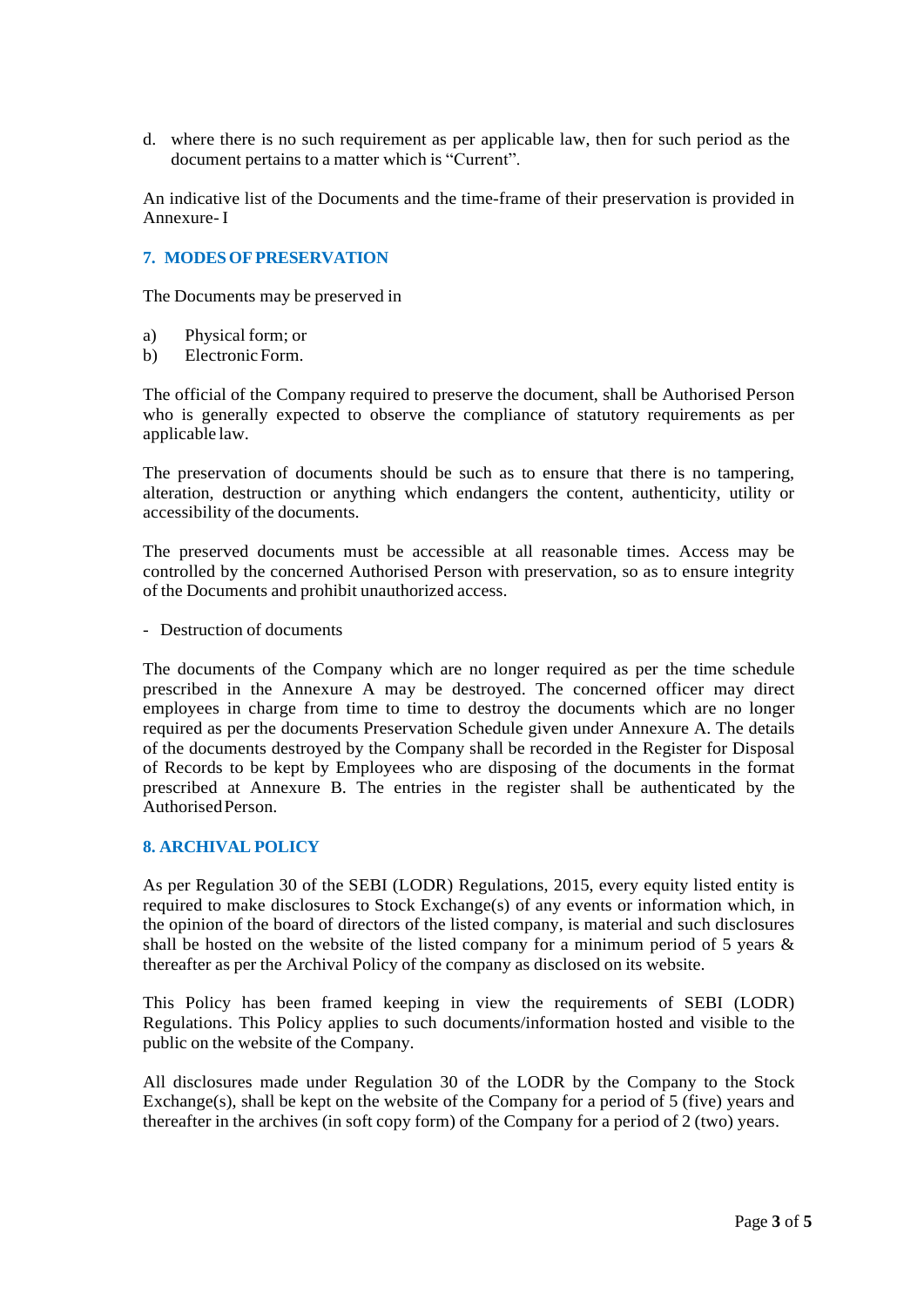All other disclosures/information shall be kept on the website of the Company for such period as stipulated in the statute, if any, or for such period as decided by the Managing Director, where no minimum period is prescribed in the statute. The aforesaid information shall be maintained in the archives for such period as stipulated in the statute, if any, or as determined by the Managing Director where no minimum period is prescribed in the statute. For determining the period of maintenance on the website and in the archives, the Managing Director shall follow appropriate internal consultation processes.

### **9. POLICY REVIEW**

This policy shall be reviewed from time to time so that the policy remains compliant with applicable legal requirements. The Company will keep the policy updated as per applicable statutory guidelines.

**\*\*\***